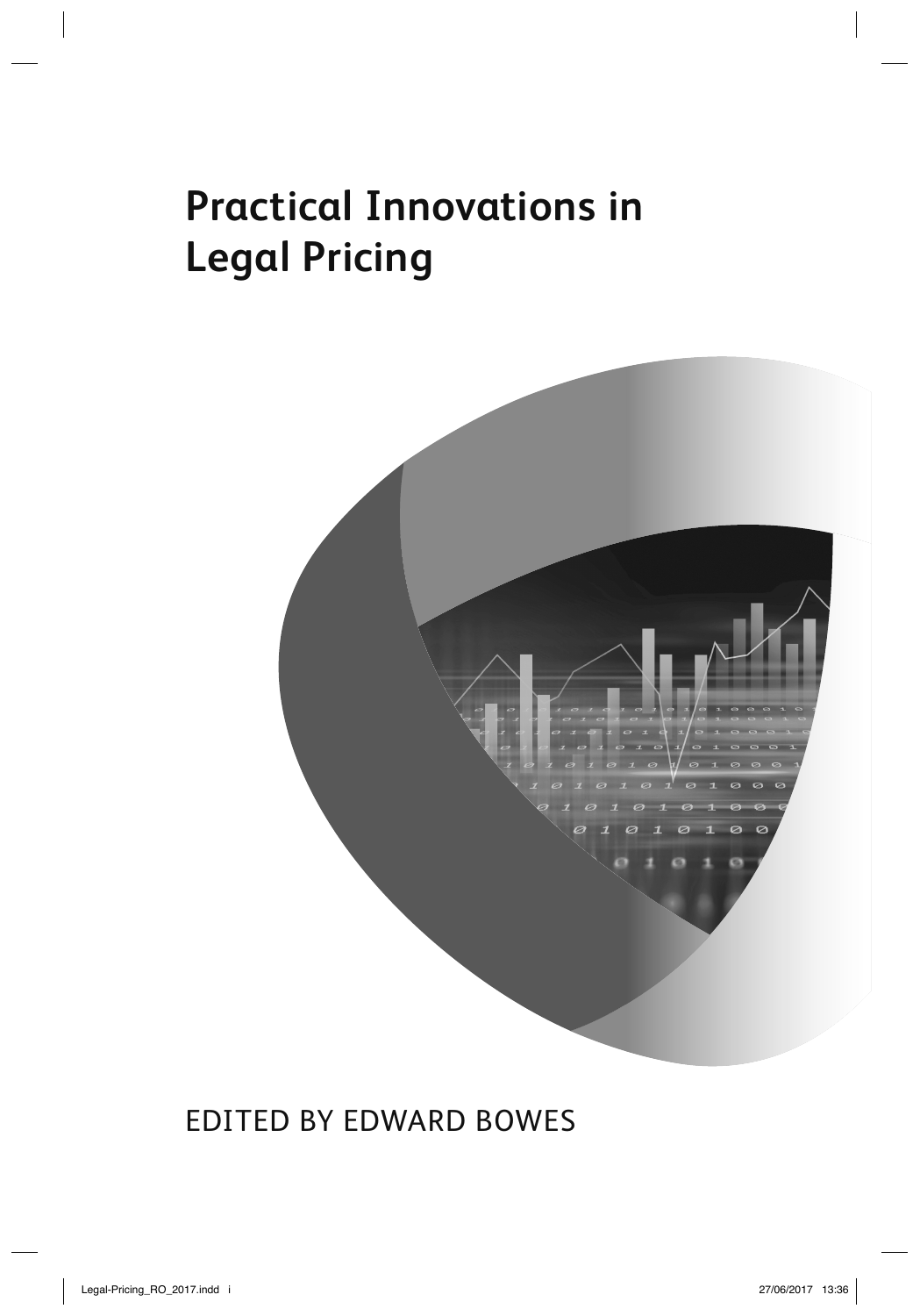**Head of events and books** Leah Darbyshire

**Commissioning editor** Laura Armentano

**Editorial assistant** Edward Bowes

Published by ARK Group:

UK, Europe and Asia office 6–14 Underwood Street London, N1 7JQ United Kingdom Tel: +44(0) 207 566 5792 publishing@ark-group.com

North America office 4408 N. Rockwood Drive, Suite 150 Peoria IL 61614 United States Tel: +1 (309) 495 2853 publishingna@ark-group.com

www.ark-group.com

Layout by Susie Bell, www.f-12.co.uk

Printed by Canon (UK) Ltd, Cockshot Hill, Reigate, RH2 8BF, United Kingdom

ISBN: 978-1-78358-292-1

A catalogue record for this book is available from the British Library

© 2017 ARK Group

All rights reserved. No part of this publication may be reproduced or transmitted in any form or by any means, except in accordance with the provisions of the Copyright, Designs and Patents Act 1988 or under terms of a licence issued by the Copyright Licencing Agency in respect of photocopying and/or reprographic reproduction. Application for permission for other use of copyright material, including permission to reproduce extracts in other published works, should be made in writing to the publishers. Full acknowledgement of author, publisher, and source must be given.

DISCLAIMER

This publication is intended as a general guide only. The information and opinions it contains are not intended to provide legal advice. The publishers bear no responsibility for any errors or omissions contained herein.

ARK Group is a division of Wilmington plc. The company is registered in England & Wales with company number 2931372 GB

Registered office: 6-14 Underwood Street, London N1 7JQ. VAT Number: GB 899 3725 51.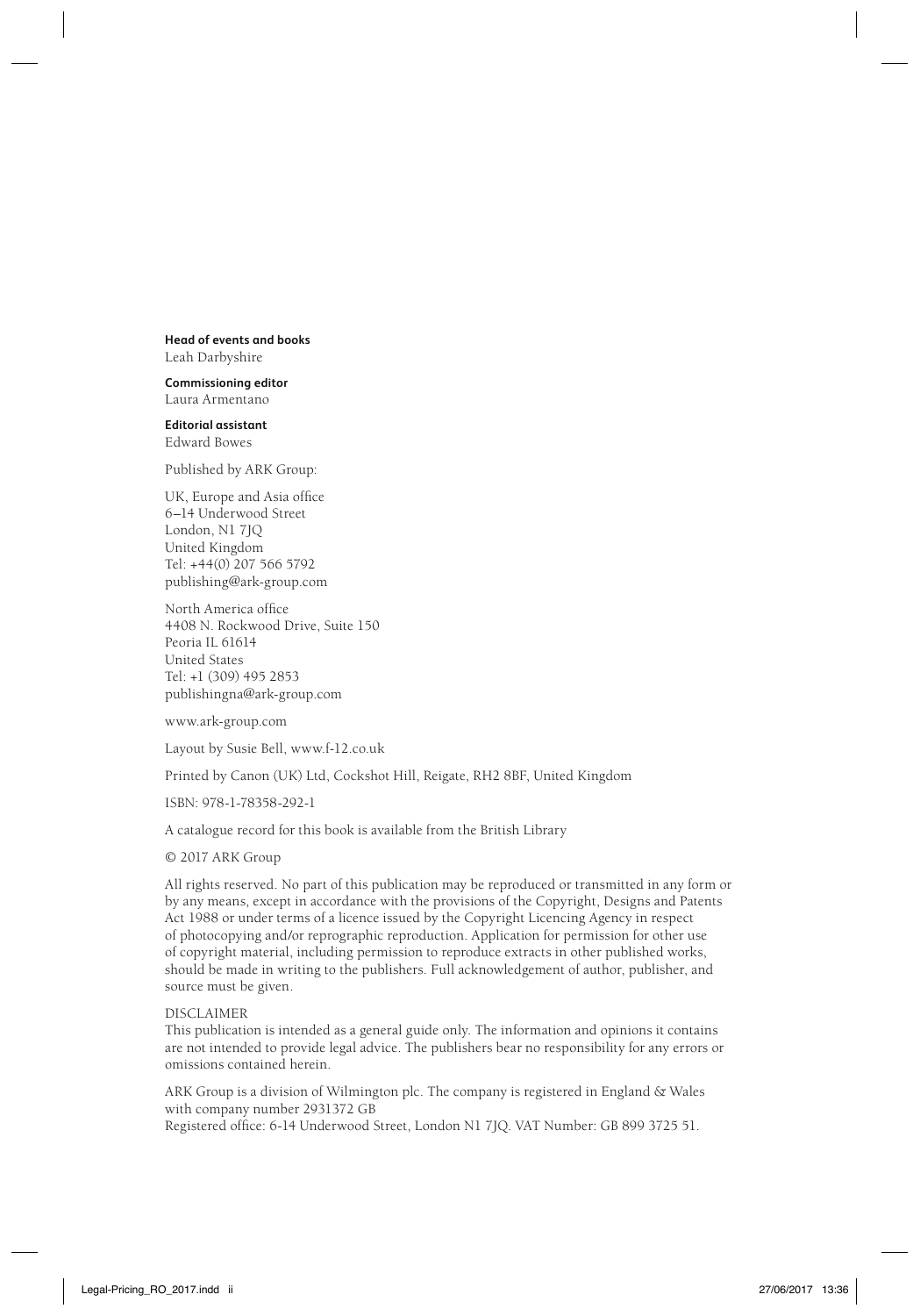## **Contents**

| Chapter 1: The roles and responsibilities of the pricing director 1<br>By Toby Brown, chief practice management officer at Perkins Coie and<br>Vincent Cordo, global sourcing officer at Shell Oil |
|----------------------------------------------------------------------------------------------------------------------------------------------------------------------------------------------------|
| Chapter 2: Executing on a pricing strategy - Critical challenges and<br>By Danny Ertel, founding partner of Vantage Partners LLC                                                                   |
| By Richard Burcher, managing director of Validatum (UK) Limited                                                                                                                                    |
| Chapter 4: It's all about expertise and outcomes  00<br>By Michael Roster, co-chair of the Association of Corporate Counsel's Value<br>Challenge                                                   |
| Chapter 5: Designing an objective-oriented fee arrangement  00<br>By Steven A. Lauer, principal of Lauer & Associates                                                                              |
| Chapter 6: Integration of the pricing and LPM functions  00<br>By Andreea Axani, manager of pricing strategy at Gowling WLG                                                                        |
| Chapter 7: Pricing legal work is a two-way street 00<br>By Timothy B. Corcoran, principal of Corcoran Consulting Group, LLC                                                                        |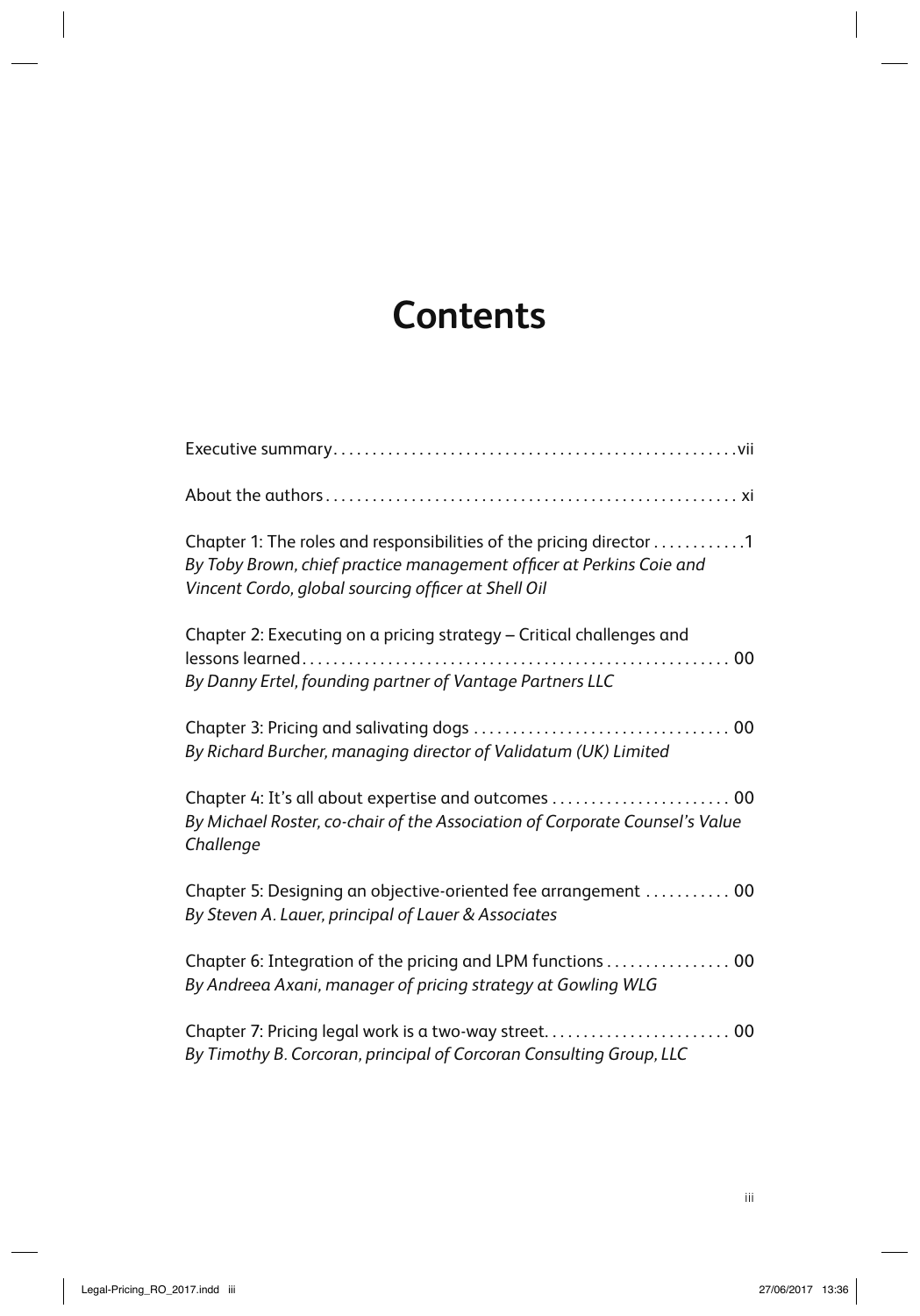#### Contents

| By Vincent Cordo, global sourcing officer at Shell Oil                                                                                                                |
|-----------------------------------------------------------------------------------------------------------------------------------------------------------------------|
| Chapter 9: Innovative Pricing - The gap between clients' expectations<br>By Chris Howe, director of Raedbora Consulting                                               |
| Chapter 10: Componentized budgets for cost benefit analysis 00<br>By Peter Lane Secor, director of strategic pricing and project management<br>at Pepper Hamilton LLP |
| Chapter 11: Neurogenetics of pricing – Why fee discounts destroy<br>By Alicia Fortinberry and Bob Murray, founders and principals of Fortinberry<br>Murray            |

 $\overline{\phantom{a}}$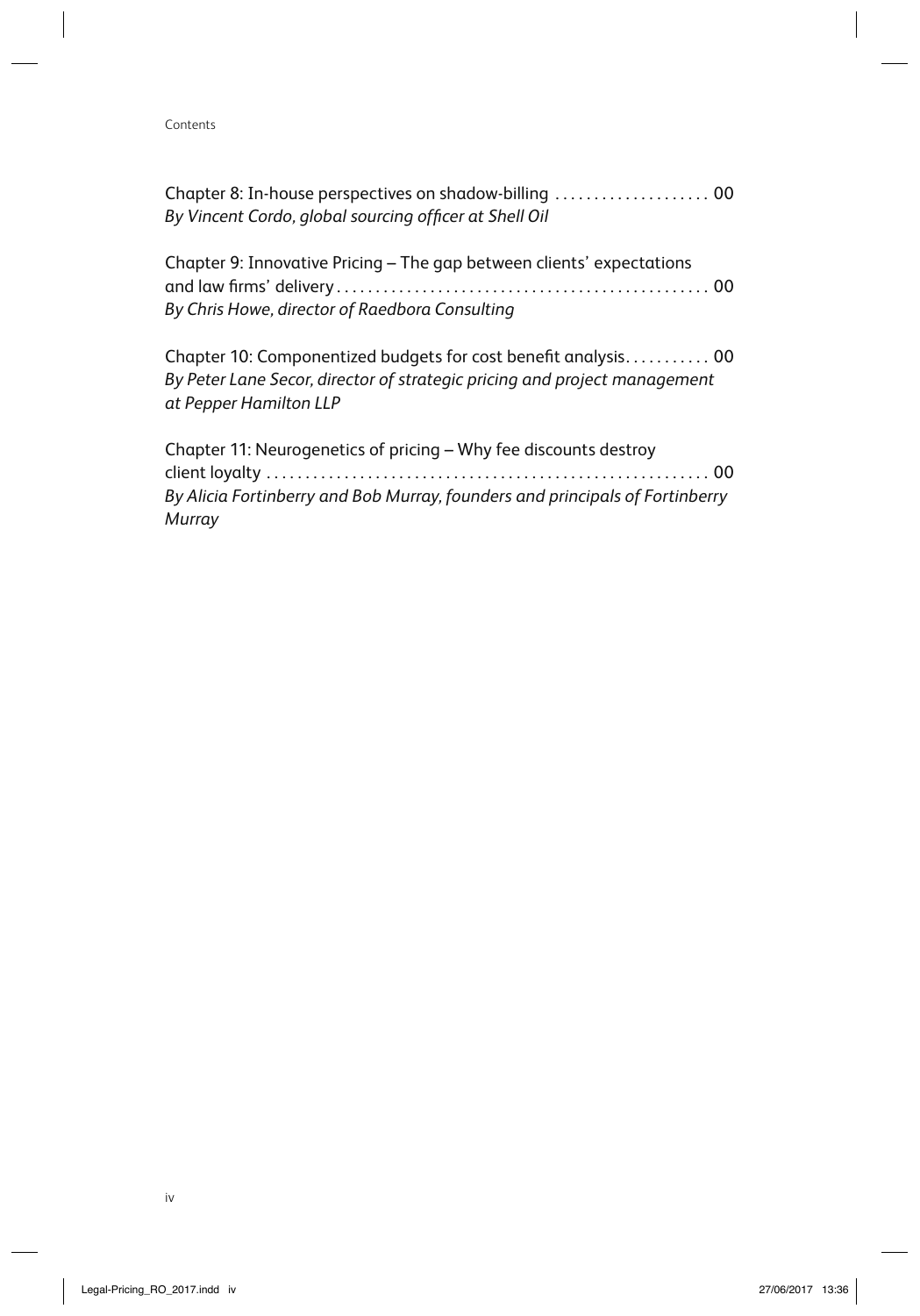## **Executive summary**

The pricing of legal services is no longer simply about setting rates. Properly optimizing a firm's pricing strategy is a critical source of competitive advantage and increased profitability, which now more than ever is crucial to staying relevant in the legal sector.

Firms must start looking to demonstrate their ability to provide clients with greater value through alterative fee arrangements, effectively controlled budgeting methods, and the integration of innovative firm management practices – whilst continuing to operate as a profitable business. Standard business principles have become the norm for firms – as clients become increasingly proficient in negotiating costs and defining the scope of an engagement, service delivery must now be framed by value, expertise, and profitability rather than hours billed alone.

With contributions from pricing directors and expert consultants, *Practical Innovations in Legal Pricing* offers insight into the newest effective approaches to pricing that top firms are undertaking. Taking an in-depth look at the role of shadow-billing and client collaboration in AFAs, integrating a firm's legal project management and pricing functions for greater client benefits, and effectively executing a newly formed pricing strategy, this title will provide a comprehensive overview of the best practices in innovative pricing.

In Chapter 1 Toby Brown, chief practice management officer at Akin Gump, and Vincent Cordo, global sourcing officer at Shell Oil, look at the roles and responsibilities of the pricing director title. Pricing directors are becoming commonplace among large firms and learning their roles and benefits, from budget building to profit modeling, will help push firms towards an innovative stance on their pricing strategy.

Moving into Chapter 2, Danny Ertel, founding partner of Vantage Partners, explains why simply setting a new pricing policy will not bring about results. As the most innovative takes on pricing matters will not have a positive impact on the firm if they are not put into action effectively, Ertel proposes that firms must take a more holistic approach to

v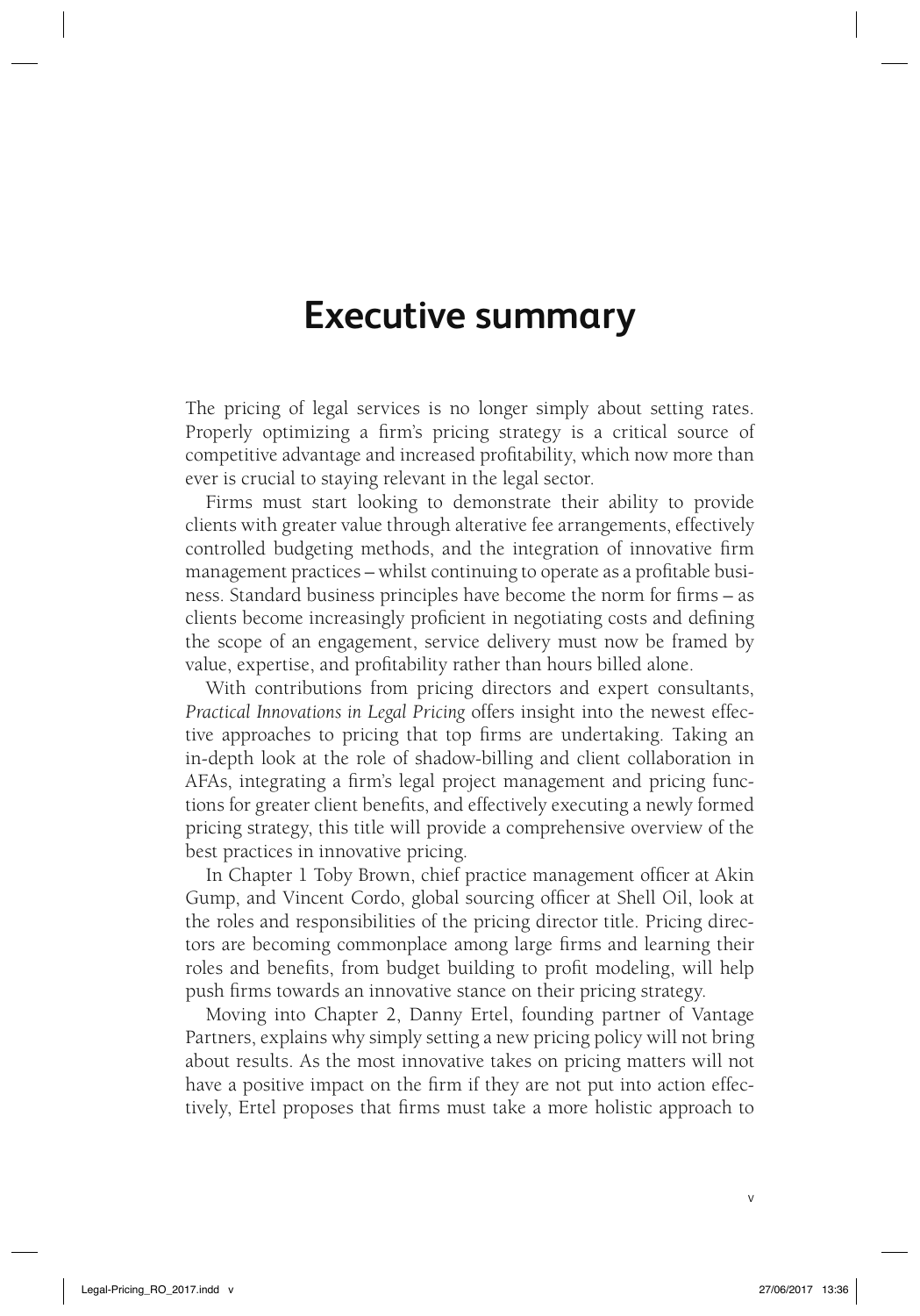improving the organization's capabilities to realize better pricing functions – based on lessons learned from a range of professional services struggling to tackle this issue.

In Chapter 3, Richard Burcher, managing director of Validatum, explores the notion that, like Pavlov's famous conditioning experiments, rewarding workers for desirable behaviors and outcomes (or at least refraining from punishing them for them) is the best way to encourage it throughout the firm. However, Burcher argues that most firms' meritocracy structures not only tolerate but reward partners for poor and sub-optimal pricing behavior.

Chapter 4 sees Michael Roster, co-chair of the Association of Corporate Counsel's Value Challenge Steering Committee, looking at re-engineering a firm's pricing strategy to focus on charging for expertise and projected outcomes, rather than charging solely for hours billed. Roster leads into the benefits of taking such an approach in areas such as litigation, regulatory compliance, and corporate housekeeping.

Next, Steven A. Lauer, principal of Lauer & Associates, runs through designing an objective-oriented fee arrangement in Chapter 5 – detailing the crucial guidelines on factors to consider when planning and developing an appropriate fee arrangement that is suitable for the client's perception of "value".

Chapter 6 features Andreea Axani, manager of pricing strategy at Gowling WLG, who examines the concept and utility of fully integrating the pricing and legal project management functions in a law firm. Covering the objectives of the roles and identifying the areas of synergy and conflict in the two functions, Axani highlights the continuous feedback loop between pricing and legal project management – and how to use it as an essential learning tool for future matters.

Next, Timothy B. Corcoran, principal of Corcoran Consulting Group LLC, explores the concept of shadow billing in Chapter 7 – focusing on how a client can inadvertently complicate the efforts of a firm through this method. However, Corcoran takes the perspective of both the law firm and the client – addressing what both parties seek, and how this clash of interests will ultimately end up being unproductive for both.

Staying on the topic of shadow billing, Vincent Cordo, global sourcing officer at Shell, offers an in-house perspective on the issue in Chapter 8. Cordo addresses the fact that shadow billing is often used by clients not to calculate savings made, but in fact as an important measurement of a range of metrics – including business cycle times and determining best practices.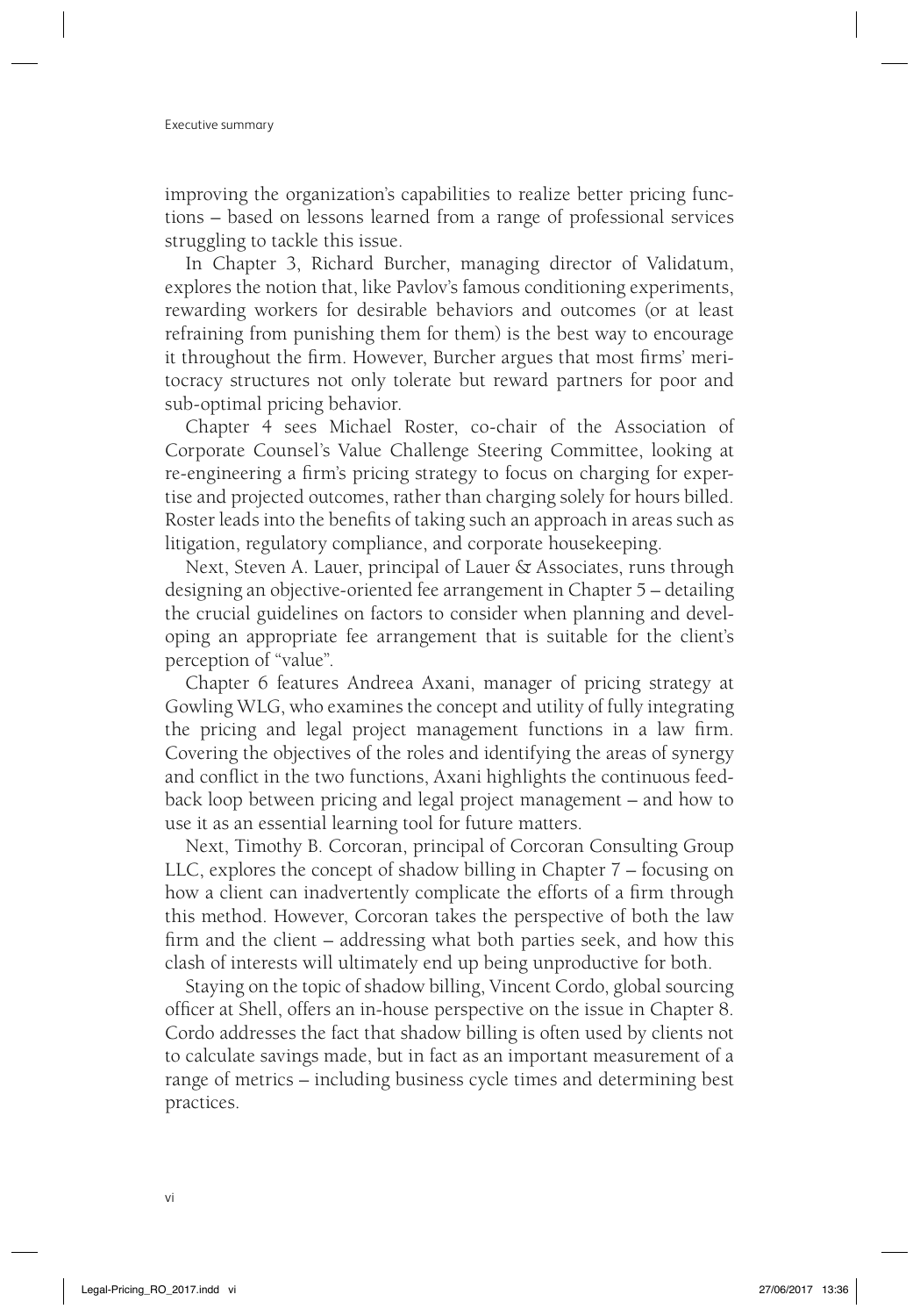Chapter 9 features Chris Howe exploring the reasons why law firms fail to meet client expectations, and how this can negatively impact the firm's performance and profitability. Drawing from inside experience from both in-house counsel and law firm departments, Howe looks at how clients are beginning to force the pace on innovation, and what it will take for firms to be a winner rather than a loser.

In Chapter 10 Peter Lane Secor, director of strategic pricing and project management at Pepper Hamilton, gives an overview of the avenues for obtaining critical information for a cost benefit analysis, and how to implement that information properly as a communication tool between a firm and their clients. As clients start to scrutinize their legal spend more, Secor stresses the importance of having a living document detailing the exact cost and value of each activity and resource – from the number of experts to areas of diligence focus.

To round off the book, Alicia Fortinberry and Bob Murray, founders and principals of Fortinberry Murray, delve into the neurogenetics of legal pricing – exploring how cutting fees for discount will negatively impact your client loyalty. Many law firms operate under the assumption that giving preferred customers discounts will help retain their loyalty, but Fortinberry and Murray look at both the psychology and biology (tied to dopamine release) of value – discounts that occur too often can instill a feeling of insecurity and a reduction in the "attachment" the client feels to a firm, leading to lowered loyalty in the long run.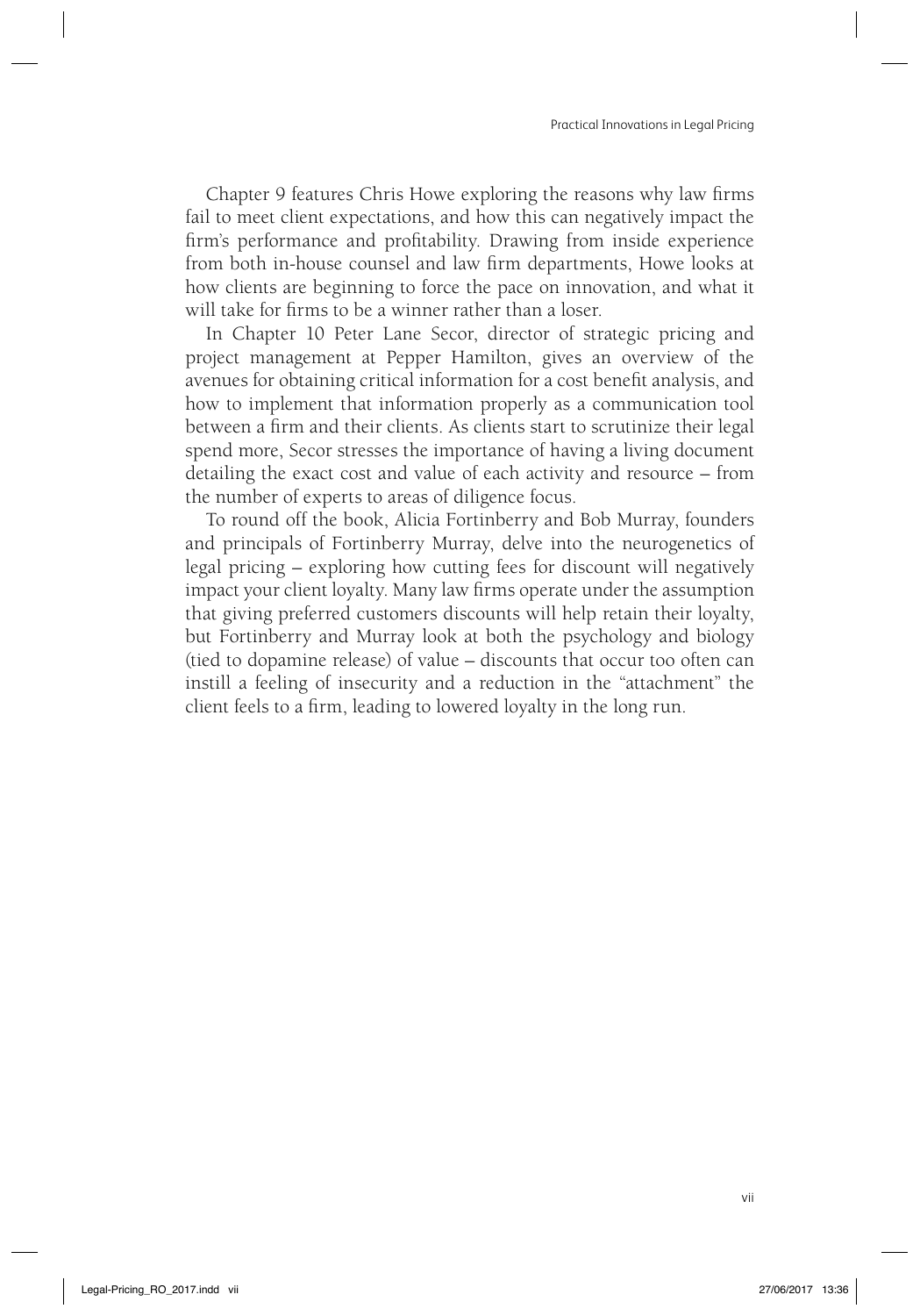$\overline{\phantom{a}}$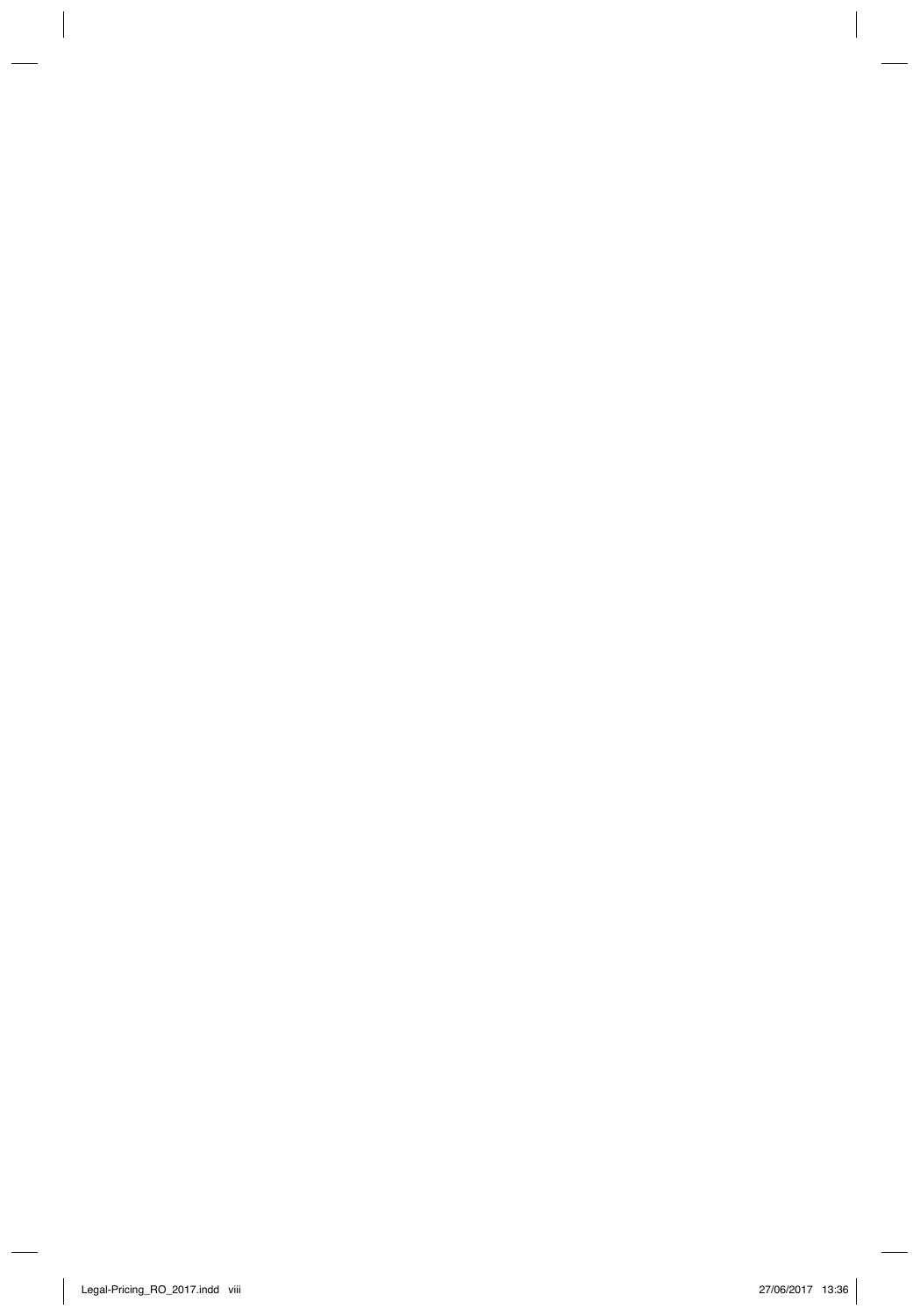## **About the authors**

**Andreea Axani** is manager of pricing strategy at Gowling WLG. In this role she works closely with lawyers to plan, price, and manage legal work based on legal project management (LPM) best practices. She provides training to lawyers on alternative fee arrangements (AFAs) and Practical LPM by Gowling WLG™.

Prior to joining Gowling WLG, Andreea was part of the business analytics team at another large Canadian law firm, where she was primarily responsible for profitability analytics, budgets and forecasts, and partner and associate compensation process metrics. Andreea is a certified PMP (project management professional). She has also earned an MBA and holds a CPA, CGA (chartered professional accountant) designation.

**Toby Brown** is chief practice management officer at Perkins Coie. In this role Toby leads the firm's revenue management and efficiency programs, legal project management, pricing, process improvement, practice innovation, alternative staffing, and new partner integration. Toby has more than a decade of experience in practice management and pricing with Am Law firms and is the former director of the Utah State Bar.

Toby presents nationally on legal pricing, marketing, technology, and law firm management for associations, law firms, legal departments, law schools, and paralegal programs. He has published numerous articles on these topics, as well as a book on *Law Firm Pricing: Strategies, Roles, and Responsibilities* (ARK Group, 2013). He has served on a number of legal services boards, bar association task forces, and legal market organizations. He received the Peer Excellence Award, the President's Award, and the Anne Charles Award from the National Association of Bar Executives. Toby maintains the ABA award winning *3 Geeks and a Law Blog* with two colleagues at: www.geeklawblog.com.

**Richard Burcher** is a former New Zealand practicing lawyer and managing partner with over 35 years' experience. Following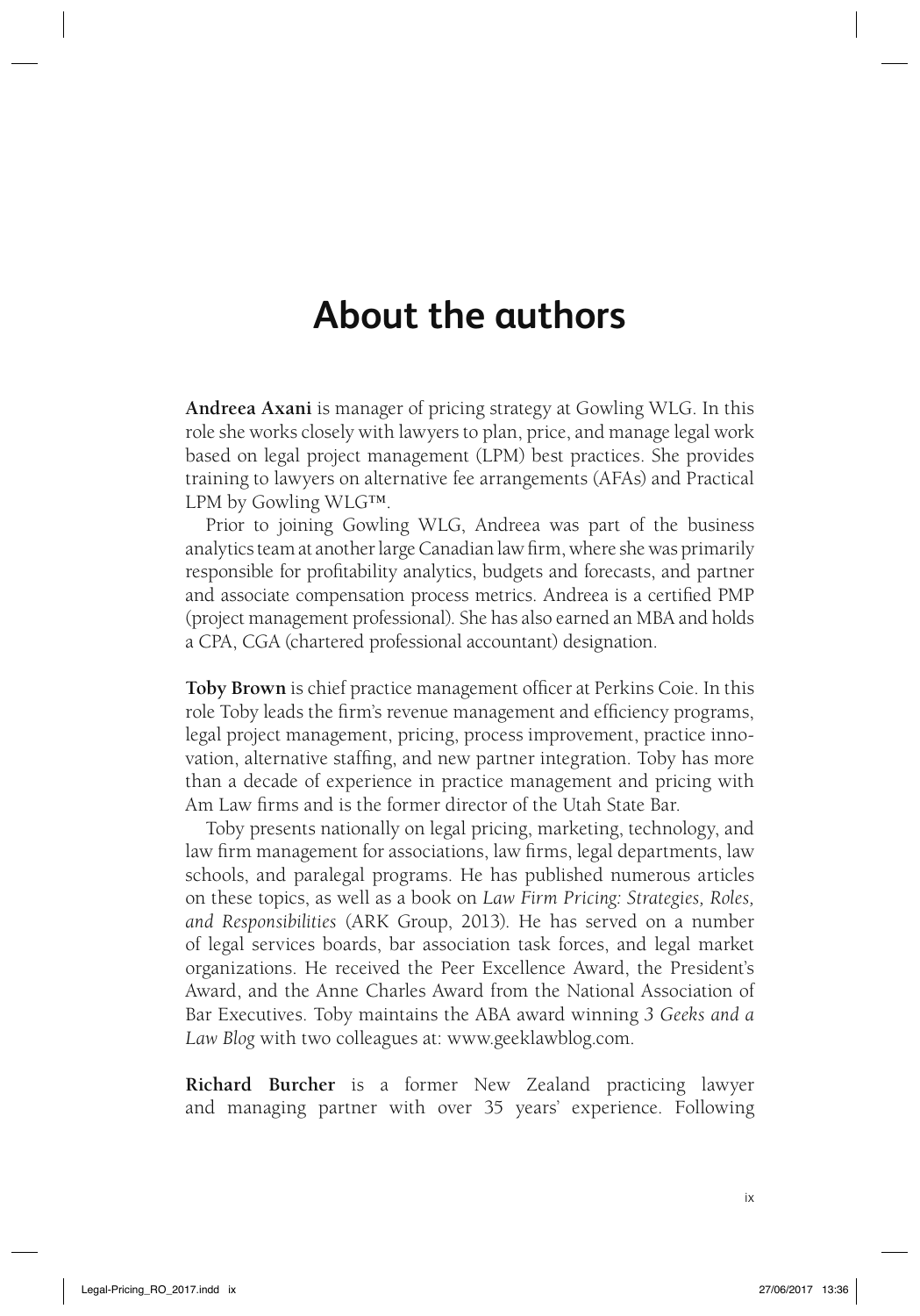post-graduate study in pricing-related disciplines, Richard has been based in London since 2012 as the managing director of Validatum (UK) Limited. Legal commentators regularly describe him as the leading law firm pricing consultant in the world. His pricing consultancy services and speaking engagements take him throughout the UK, Asia, India, Europe, Australasia, and North America.

A regular speaker at national and international conferences his legal services pricing research and commentary have been widely published or cited in *Commonwealth Law Journal*, *Global Legal Post*, *Managing Partner*, *Harvard Business Review*, and the *Pricing Journal*  amongst others.

Richard is a member of the Brussels-based European Pricing Platform and a member of the Professional Pricing Society (USA). He is also an Advisory Panel member of the United States True Value Partnership Institute and a consultant in India's foremost legal profession consultancy, Legal League Consulting.

He has worked with a broad cross-section of law firms in 13 countries with turnovers of £10 million (\$US15m) to £1.3 billion (\$US1.5b).

**Vincent Cordo** is the legal team's global sourcing officer at Shell Oil, based in the Houston office. He directs and oversees the Legal Groups pricing and project delivery function, focusing on industry-leading client value pricing and inventory pipeline management proficiencies.

Vincent is also a member of the Corporate Legal Operations Consortium and has particular experience in high-value, complex, and multi-jurisdictional commercial projects. He is responsible for organizing efficient and capable teams of professionals to align project management and process improvement with business drivers, and assigning resources, tools, and tactics to help satisfy Shell's commercial needs.

He is author of the book *Law Firm Pricing: Strategies, Roles, and Responsibilities* and in 2017 led a legal project that resulted in Shell being the first IOC to win the ACC Value Champion Award.

Prior to joining Shell, Vincent was the global director for client value at Reed Smith LLP – a leading international law firm. His responsibilities included global strategy relating to the evaluation and implementation of commercial projects, value pricing, alternative fee arrangements (AFAs), client service level agreements, communications and project management (LPM). He has also worked with venture capital firms, assisting with multiple public offerings.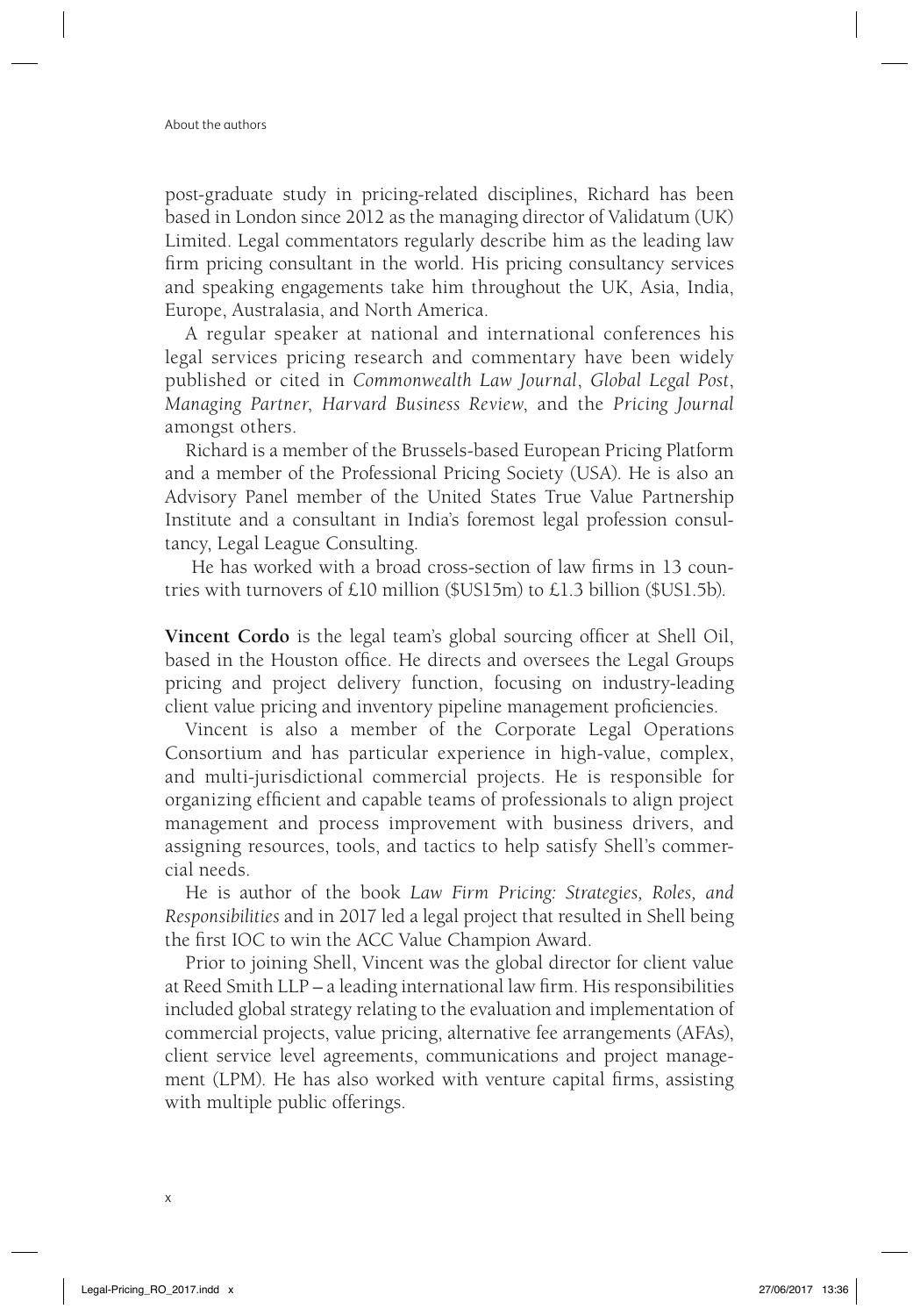Vincent is a trained Six Sigma Black Belt, AGILE Project Management Certified from Rutgers Business School, holds a Bachelor's Degree in Computer Science, an MBA from The University of Liverpool, and a Master's from Columbia University.

**Danny Ertel** is a founding partner of Vantage Partners LLC, a spin-off of the Harvard Negotiation Project, where his practice focuses on helping organizations negotiate, manage, and (when necessary) remediate their most important commercial relationships. In professional services, Danny helps both law departments and law firms improve how they collaborate to: eliminate unnecessary costs; structure, staff, and manage work appropriately; and improve the value received by the client from economically attractive work performed by the firm. Danny has written four books, the latest of which is *The Point of the Deal: How to Negotiate*  when Implementation Matters. Danny was previously a partner at Conflict Management, Inc., a senior researcher at the Harvard Negotiation Project, an attorney with Debevoise & Plimpton, and a clerk to the Hon. Justice Harry A. Blackmun of the US Supreme Court.

**Alicia Fortinberry**, PhD (Organizational Psychology) has gained international recognition over two decades for her powerful, lasting impact on organizations and leaders globally. Alicia enables organizations to build the leadership, performance, and culture that will achieve their vision and strategy. In addition to her work as a consultant, facilitator, and high-level executive coach, Alicia is a best-selling author and keynote speaker. She combines a clear, engaging, and practical communication style with a proven evidence-based approach and strategic acumen.

With her highly experienced and credentialed Fortinberry Murray team, Alicia works with organizations and governments globally to help leaders shape and implement winning strategies using research-based understanding of human motivation and change.

With her colleague Dr Bob Murray, Alicia won the American Science Achievement Award (2012) and has been appointed to head the US government's comprehensive national work stress initiative. Alicia's pioneering work is backed by the latest research in neuroscience, genetics, and management. Together with Bob, she has presented her work at leading universities such as Duke, Tufts, California State, and Sydney University.

With Bob she authored the international best-selling books *Creating Optimism* and *Raising an Optimistic Child* (both McGraw-Hill), which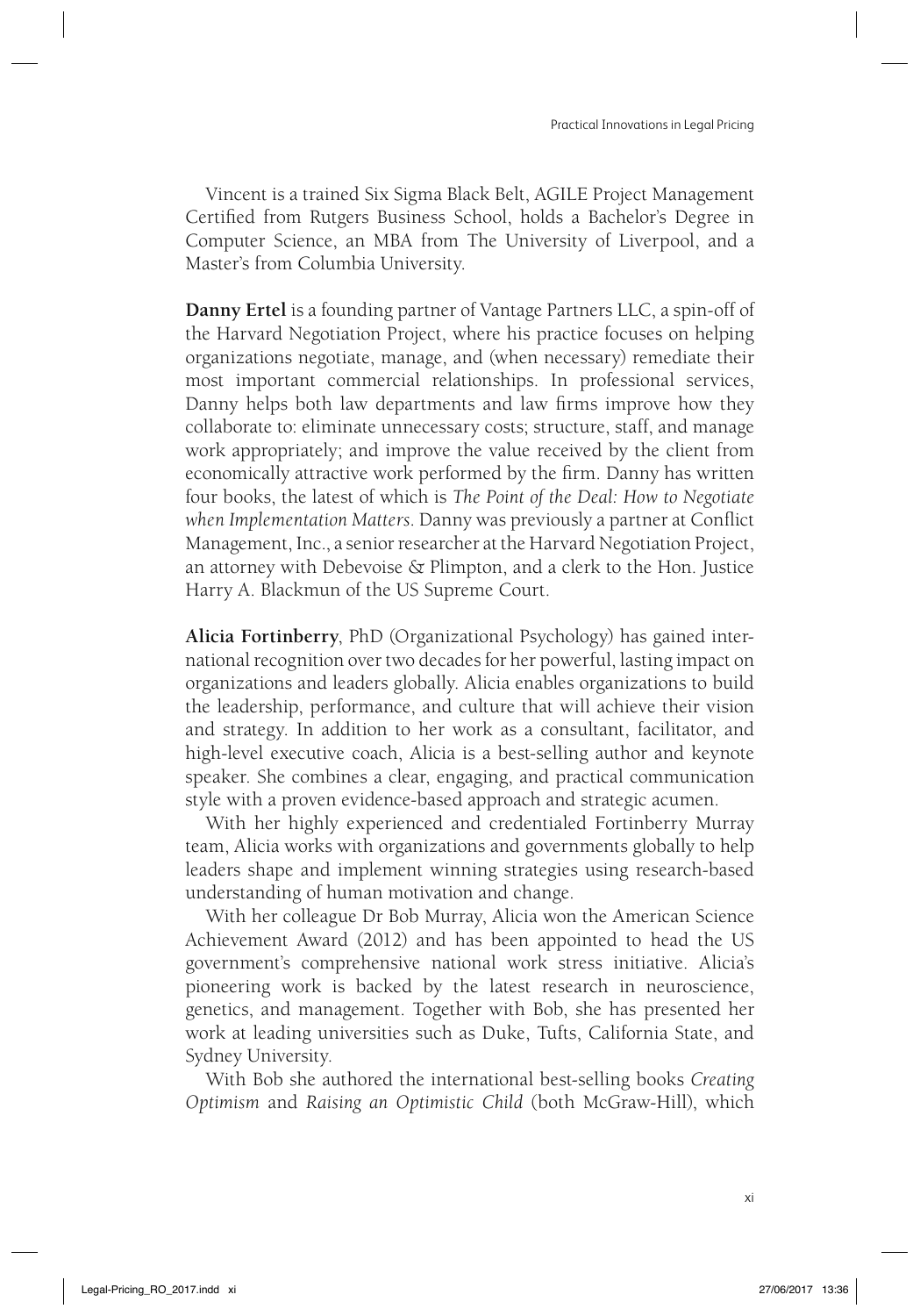have become standards in the fields of optimism and resilience. Most recently Alica and Bob published *Leading the Future: The Human Science of Law Firm Strategy and Leadership* (ARK Group, 2016).

Alicia received her Masters in Psychology and Journalism from Columbia University and her PhD in Organizational Psychology from the University of Phoenix. She is a member of the American Psychological Association, the American Association for the Advancement of Science, and the American Society of Journalists and Authors.

**Chris Howe** is a director of Raedbora Consulting and a lead advisor at DealScoper.com which delivers innovative scoping and pricing applications to the legal market.

In his consulting role he advises legal clients on pricing and practice management (including restructuring and day to day performance improvement). He also advises buyers of legal services on legal procurement reviews. Chris's clients include top 20 international law firms as well as FTSE 100 businesses. For 10 years he was a director of a UK top 20 law firm where he was head of pricing and conducted innovative research into pricing with Cranfield School of Management. He also has 10 years' consulting experience with PwC, Ernst & Young, and Deloitte. Chris is an international speaker and author on pricing and professional services.

**Steven A. Lauer**, a principal of Lauer & Associates, consults with law departments and law firms on the value of legal service. He assists them to align and to recalibrate more clearly the cost and value of legal service delivered to corporations and other business entities.

Steve spent over 15 years as an in-house attorney, most recently as corporate counsel for Global Compliance Services in Charlotte, North Carolina, where he specialized in data protection and privacy for that hotline and compliance services company. Before that, he served for over two years as director of Integrity Research for Integrity Interactive Corporation. Those two positions culminated Steve's almost 10 years in the compliance industry. Previously, he consulted with corporate law departments and law firms on issues relative to how in-house and outside counsel work together after spending over 13 years as an in-house attorney in the real estate industry, in law departments ranging in size from two to over 300 attorneys, and as the sole in-house attorney for an organization, serving as its general counsel for over a year.

He has authored *Conditional, Contingent and other Alternative Fee Arrangements* (Monitor Press Ltd., 1999), *Managing your Relationship with*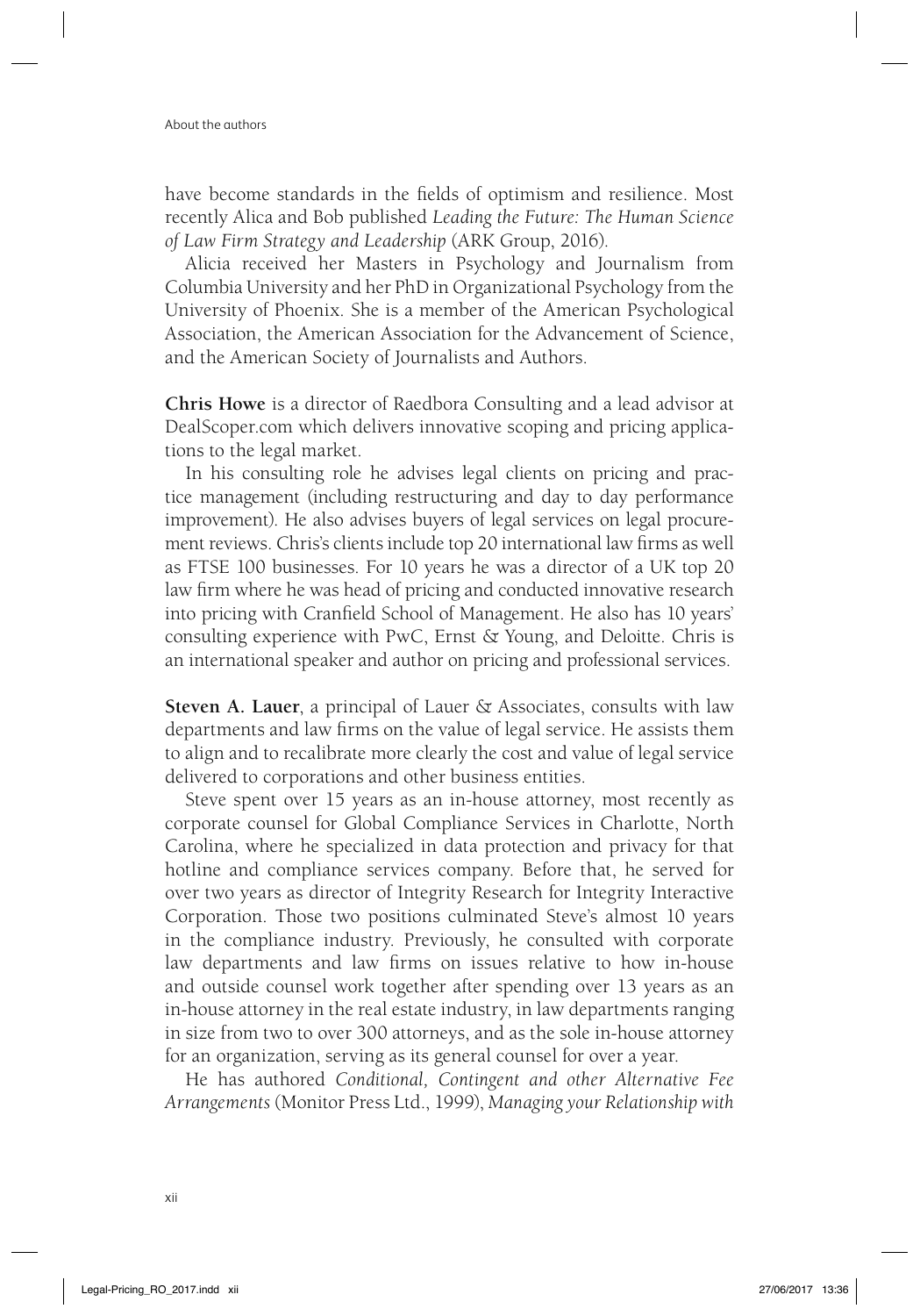*External Counsel* (ARK Group, 2009), *The Value-Able Law Department*  (ARK Group, 2010), and *Value-Related Fee Arrangements* (ARK Group 2012). He has also spoken at and organized numerous conferences in respect of those subjects (including online seminars).

**Bob Murray**, MBA, PhD (Clinical Psychology), is an internationally recognized expert in strategy, leadership, human personality, and behavioral change. Distinguished for his ability to uncover the core of issues, Bob has developed ground-breaking methods for measuring, benchmarking, and improving an organization's capacity for change and adaptation.

Bob's insights are based on his wide experience and also on his deep knowledge of research in the areas of management, psychology, genetics, and neurobiology. Clients include premier law firms such as Allens Linklaters, Ashurst, and Herbert Smith Freehills; and other top tier companies such as KPMG, Macquarie Bank, PwC, Ford, Caterpillar, McDonald's, PepsiCo, BHP, Wesfarmers, and Stockland.

Bob is an acclaimed keynote speaker and is widely published. With Dr Alicia Fortinberry, Bob received the American Science Achievement Award (2012) and advises the US government on workplace stress and other workplace issues. He specializes in ensuring executive teams develop and drive strategies that will be embraced and actioned.

Bob's previous experience includes working for Hill Samuel Merchant Bank, where he helped to turn around distressed companies, as well as working as a BBC producer. With Alicia, he authored the best-selling books *Creating Optimism* and *Raising an Optimistic Child* (McGraw-Hill). These international best-sellers have become standards in the fields of optimism and resilience.

Bob has lectured at Sydney, Duke, Tufts, South Florida, and California State universities. He received his MBA from Sydney University (where he also earned his MA in Psychology) and his PhD from New York University.

Bob is a member of the American Psychological Association, the American Association for the Advancement of Science, and the American Society of Journalists and Authors.

**Michael Roster** has been the voluntary co-chair of the Association of Corporate Counsel's Value Challenge since its inception eight years ago. He is former managing partner of Morrison & Foerster's Los Angeles office, co-chair of the firm's financial institutions practice group